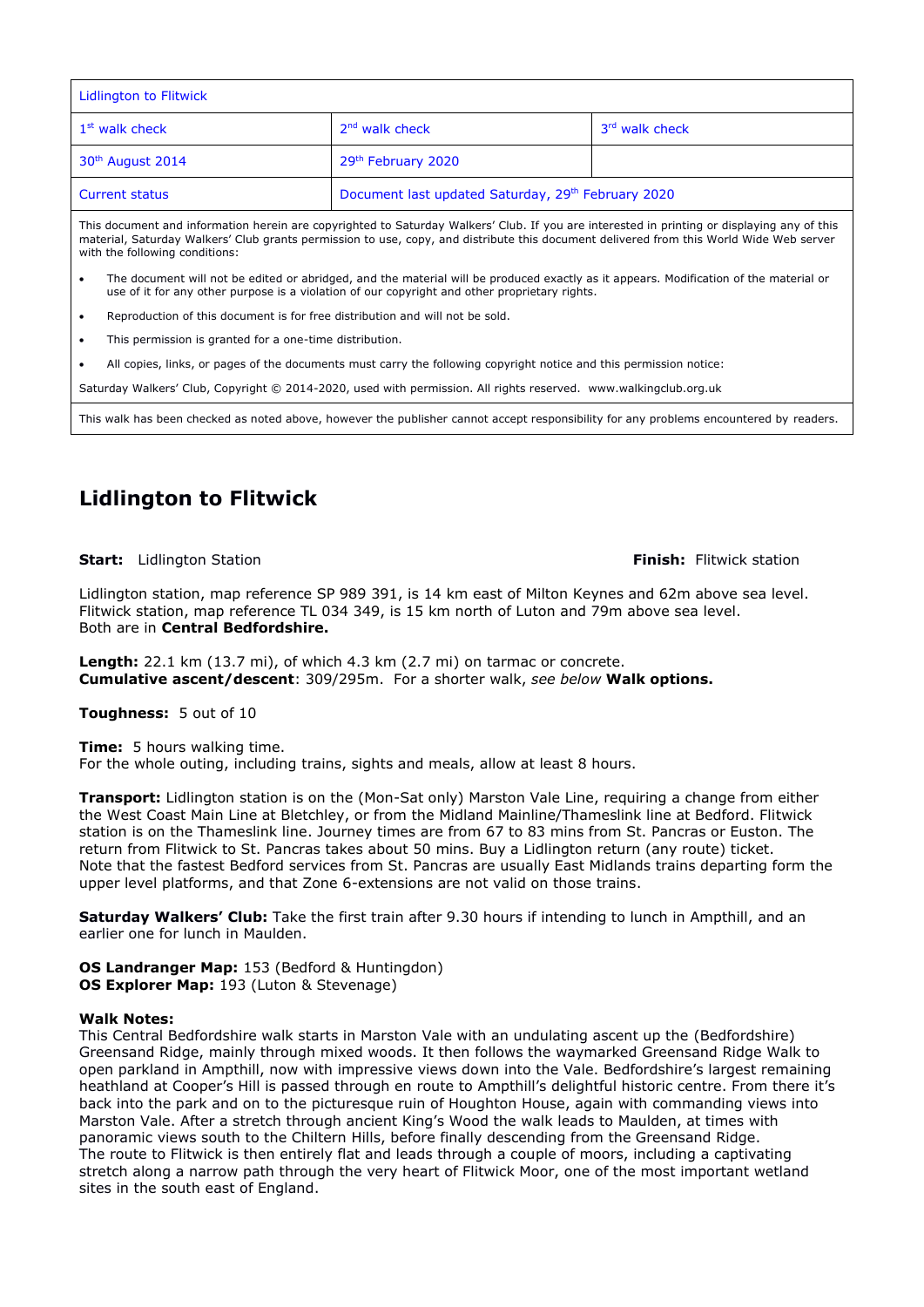#### **Walk options:**

**Three shortcuts** are possible, although they cut out some of the best parts of the walk.

SC I cuts 2.8 km, 49m ascent (and Cooper's Hill Heathland) pre-lunch in Ampthill (lunch is in Maulden); SC II cuts 680m, 17m ascent and a visit to the picturesque ruin of Houghton House;

SC III cuts 1.1 km and 24m ascent through King's Wood.

Taking any combination of shortcuts involving SC I reduces the rating to **3/10**.

Taking any combination of shortcuts excluding SC I reduces the rating to **4/10**.

**Frequent buses** leave Ampthill from near the recommended lunch pubs to either Flitwick or Harlington stations. Some services also stop in Maulden outside The White Hart, 6.1 km from the end of the walk.

**Lunch (selected):** (details last updated 29/02/20)

**The Queen's Head** 20 Woburn Street, *Ampthill, Bedfordshire, MK45 2HP (01525 016 292).* Open 15.00- 23.00 Mon-Thu, and 12.00-late Fri-Sun. A Charles Wells pub.

**The White Hart** (Ampthill) 125 Dunstable Street, *Ampthill, Bedfordshire, MK45 2NG (01525 305 200, [http://www.thewhitehartampthill.co.uk/\)](http://www.thewhitehartampthill.co.uk/).* Open all day every day. Food served 08.00-22.00 Mon-Thu,

08.00-22.30 Fri-Sat and 08.00-21.00 Sun. The White Hart is located 8.0 km (4.9 mi) into the walk.

**A Burger Joint at The Prince of Wales** 24 Bedford Street, *Ampthill, Bedfordshire, MK45 2NB (01525 840 504, [https://aburgerjoint.co.uk/\)](https://aburgerjoint.co.uk/).* Food served 12.00-15.00 and 17.30-22.00 Tue-Fri, 12.00-22.00 Sat and 12.00-17.00 Sun. The Prince of Wales is located 8.1 km (5.0 mi) into the walk.

**The George Inn** 6 George Street, *Maulden, Bedfordshire, MK45 2DF (01525 841 559,* 

*[https://thegeorgemaulden.com/\)](https://thegeorgemaulden.com/).* Open all day every day. Food served 12.00-215.00 and 18.00-21.00. The George is located 16.1 km (10.0 mi) into the full walk and 11.5 km into it if using all three shortcuts. It is a lovingly restored 16<sup>th</sup> century inn.

**The White Hart** (Maulden) Ampthill Road, *Maulden, Bedfordshire, MK45 2DH (01525 406 118,* 

*[http://whitehartatmaulden.co.uk/\)](http://whitehartatmaulden.co.uk/).* Open all day every day. Food served 11.00-16.00 and 18.30-21.00 Tue-Sat and 12.30-19.00 Sun. The White Hart is located 16.5 km (10.3 mi) into the full walk and 11.9 km into it if using all three shortcuts. It is a 17<sup>th</sup> century thatched country dining pub restaurant with cosy beamed areas with real log fires, large gardens with a play area, and an outside dining area on a decking.

**Tea (selected):** (details last updated 29/02/20)

**The George Inn** As above. The George is located 6.1 km (3.8 mi) from the end of the walk.

**The White Hart** As above. The White Hart is located 300m off route, 6.1 km (3.8 mi) from the end of the walk.

**The Crown** Station Road, *Flitwick, Bedfordshire, MK45 1LA (01525 713 737,* 

*[https://www.crownflitwick.co.uk/\)](https://www.crownflitwick.co.uk/).* Open 11.30-15.00 and 17.30-23.30 Mon-Thu, 11.30-24.00 Fri-Sat and 12.00-23.00 Sun. Food served 12.00-14.30 and 18.00-20.15 Mon-Sat and 12.00-15.30 Sun.

The Crown in located 700m from the station.

**The Swan at Flitwick** 1 Dunstable Road, *Flitwick, Bedfordshire, MK45 1HP (01525 754 777, [https://www.swaninnflitwick.co.uk/\)](https://www.swaninnflitwick.co.uk/).* Open all day every day.

A Charles Wells' village local & commuter pub, located next to the railway station.

**Lounge Coffee Shop** 2 Coniston Road, *Flitwick, Bedfordshire, MK45 1LX (01525 716 177,* 

*[http://www.theloungeflitwick.co.uk/\)](http://www.theloungeflitwick.co.uk/).* Open 07.30-17.30 Mon-Fri, 08.00-17.30 Sat and 09.00-16.00 Sun.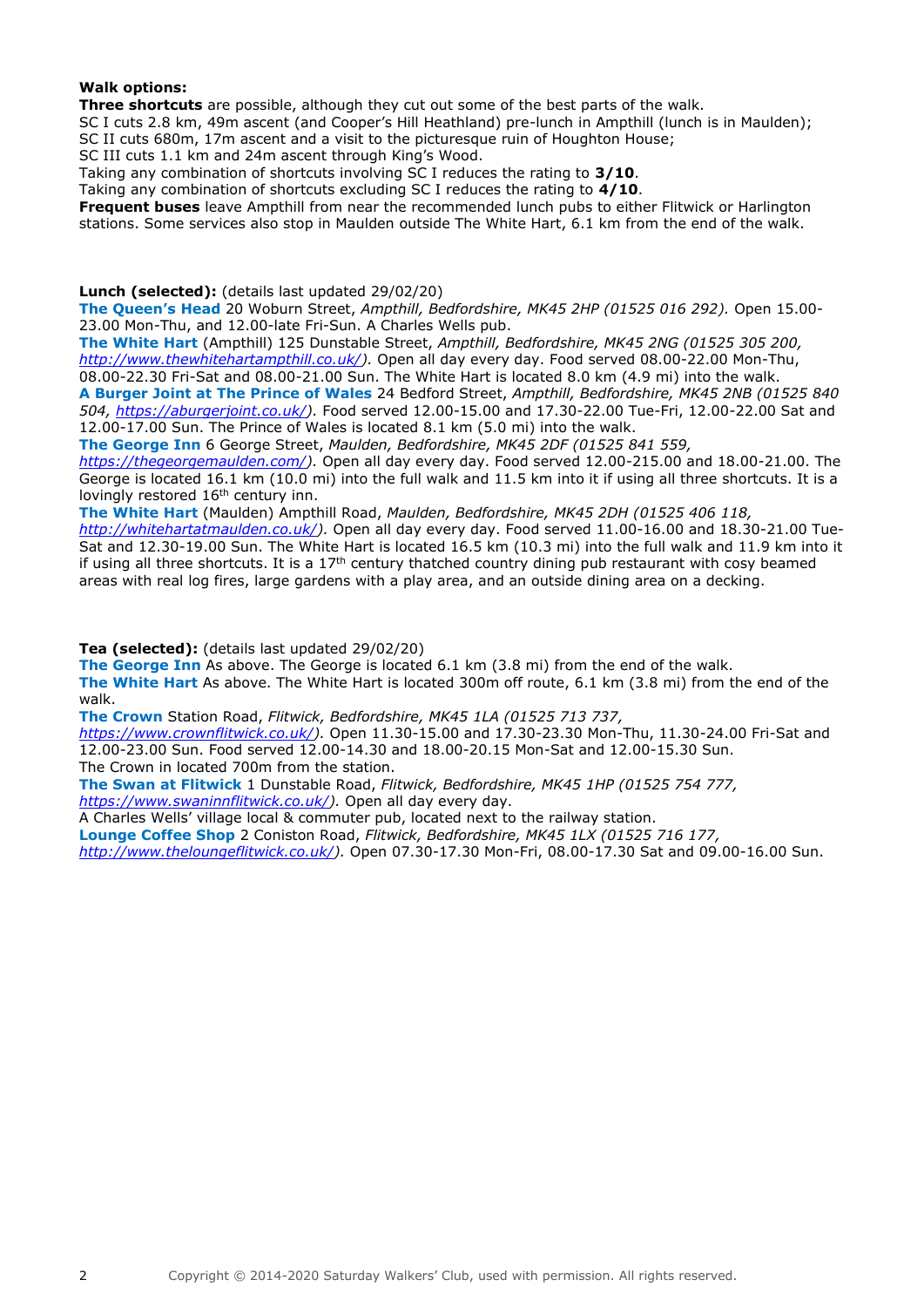#### **Notes:**

#### **Marston Vale Line**

The Marston Vale Line was originally opened in 1845, and at one time formed a part of an Oxford to Cambridge railway, which acted as a key strategic transport link across the country. After extensive cuts, the Marston Vale Line is the only remaining section of this link, operating an hourly service in each direction Mon-Sat, although the [East-West Rail Consortium](http://eastwestrail.org.uk/) plans to reopen the whole – and by then electrified – Oxford to Cambridge line.

#### **Marston Vale Timberland Trail**

Marston Vale in Bedfordshire has a strong history of manufacturing bricks, and at one time the Coronation Brickworks was the largest brickworks in the world. The Timberland Trail is a 21 km (13 mi) waymarked circular route through it. The walk passes Ampthill Park, Jackdaw Hill, Marston Mortaine, Stewartby Lake and King's Wood and also visits the English Heritage owned ruined Houghton House, which commands excellent views of the surrounding area.

#### **Millbrook Vehicle Proving Ground**

It was first designed by Vauxhall and Bedford Trucks with construction beginning in 1968 and operations starting in 1971. It's a purpose-built proving ground with an overall area of 700 acres, 50-60 km of tarmac and around the same off-road, and high-speed bowls. Now operated independently, the company has put many of today's top sports cars through its paces here. The track has also been the location for many episodes of the popular BBC Two series Top Gear. Military is about one third of the business.

#### **Greensand Ridge**

The ridge of Greensand is a distinctive feature that rises markedly from its surrounding clay vales through Bedfordshire and Cambridgeshire. It is an area of gently rolling hills and small valleys, heavily wooded in parts. In many places it has been planted with conifers, but there are still areas of important habitats such as heathland, acid grassland and ancient woodland remaining. The valleys of the rivers Flit and Ouzel cut through the area.

#### **Grensand Ridge Walk**

A linear way-marked 66 km (41 mi) walk, following the outcrop of the Cretaceous (142-65 million years ago) Lower Greensand through Bedfordshire, starting at Leighton Buzzard, passing Woburn Abbey and Ampthill Park (where it connects with the John Bunyan Trail) and finishing at Gamlingay on the border with Cambridgeshire.

#### **John Bunyan Trail**

The John Bunyan Trail is a way-marked 124 km (77 mi) circular Long-Distance Path. It starts and finishes at the Sundon Hills Country Park just north of Luton and is almost entirely in Bedfordshire, while briefly passing through Hertfordshire near Hexton. The route visits many sites associated with John Bunyan, the seventeenth century Puritan evangelist and writer. He lived in Elstow, just south of Bedford, and travelled this area extensively, first through his trade as a tinker and later as a non-conformist preacher. He was arrested and tried at Harlington for preaching illegally and imprisoned at Bedford, which is where he wrote his best-known work 'Pilgrim's Progress'.

#### **Stewartby**

Known until 1935 as Wootton Pillinge, Stewartby is a model village and owes not just its name, but its very existence to the Stewart family. Owning the then London Brick Company, the Stewarts believed that good working and living conditions for the employees of their brickworks were essential. Their dream was to create settlements with all amenities included, with large houses with electricity to every home, and good sewerage. Stewartby, which rose from a few farms and a handful of buildings in 1926, was born. The results of this can be seen today, with brick buildings prevailing in a well-planned and picturesque village. The brickworks closed in 2008, as it couldn't meet UK limits for sulphur dioxide emissions. The four chimneys remaining have since been listed for preservation of Bedfordshire's brick-related history.

#### **Ampthill Park/Katherine's Cross**

Ampthill Park is situated on the top of the Greensand Ridge with impressive views to the north over the Marston Vale. It has probably been parkland since the 15<sup>th</sup> Century when Ampthill Castle was built on the crest of the ridge, which can now only be identified by a slight unevenness in the ground. Katherine's Cross (a monument erected to commemorate Catherine of Aragon's imprisonment in the Castle, while her marriage to Henry VIII was annulled) is erected upon the buried foundations of the castle. By the late 18<sup>th</sup> century the Park was associated with Ampthill Park House and was landscaped by 'Capability' Brown. In late 2015 a 5-year Landscape Improvement project was started.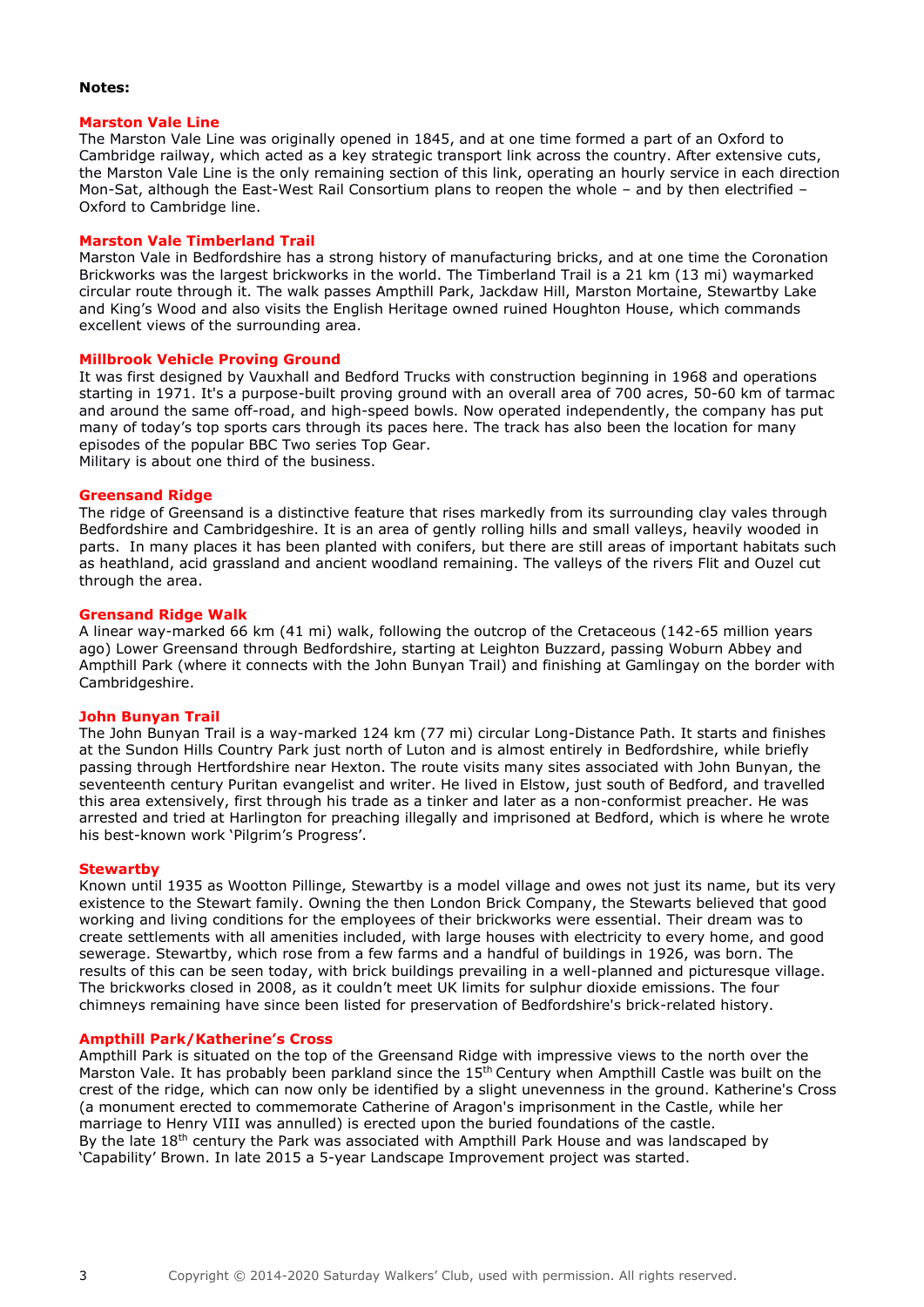#### **Ampthill Park House**

Ampthill Park House is one of Bedfordshire's grand country houses, Grade II\*-listed and, despite major alterations by Sir William Chambers in 1769, still basically the house built by Cambridge architect Robert Grumbold in 1687-9 and completed by John Lumley of Northampton in 1704-6.

#### **Ampthill Camp Memorial Cross**

Ampthill Camp Memorial Cross is a memorial to the hutted World War I camp built by the Duke of Bedford, known as the Bedfordshire Training Depot, to train volunteers for the front line in France and Italy. The memorial is located at the site overlooking the hollow down which a total of 2,235 officers and men passed when, on completion of their training, they left the camp.

#### **Houghton House**

Houghton House is a ruined three-story stately home built by Lady Pembroke. The architect is presumed to be John Thorpe. The house was complete by 1621 when King James visited and was reputedly the model for "House Beautiful" in John Bunyan's masterpiece, Pilgrim's Progress. A grand frieze on the western front, one of the first examples of the emerging Jacobean style in Britain, may have been the work of Inigo Jones. Later it was sold to the Russell's, Dukes of Bedford. The 5<sup>th</sup> Duke leased the adjoining hunting park to a neighbouring estate however, he could then not rent the house separately (and the house was very expensive to maintain, anyway). The solution? Pull down the house. So, in 1794 the Duke stripped Houghton of its furnishings and removed the roof.

It is now a Grade I- listed ruin, an ancient monument administered by English Heritage. Its staircase survives in the Swan Hotel in Bedford.

#### **Flitwick**

Flitwick, pronounced /ˈflɪtɨk/, is a small town and civil parish in Central Bedfordshire, England. It is mentioned in the Domesday Book as "a hamlet on the River Flitt". Flitwick is famous for its Flitwick Manor House, currently used as a hotel. There is also physical evidence of a Norman era motte-and-bailey castle site, locally known as "The Mount".

#### **Ailesbury Mausoleum & Crypt**

The impressive octagonal mausoleum and crypt were built in the 17<sup>th</sup> Century by Thomas, Earl of Elgin, in memory of his second wife Diana, daughter of the Earl of Stamford. Mausoleum and crypt are occasionally open to visitors during the summer months.

#### **Two Moors Heritage Trail**

A way-marked 8 km (5 mi) walk along the Flit River as well as through the remaining parts of Flitton and Flitwick Moors, part of what was once a much larger wet moorland, long used for peat extraction.

#### **The Flit River**

The River Flit flows through Flitwick, then past Greenfield and Flitton, then through Clophill, Chicksands, and Shefford, before meeting the River Ivel at Langford. Its name is not ancient, but rather a back formation from Flitton.

#### **Flitwick Moor Nature Reserve**

Now a Site of Special Scientific Interest (SSSI) and one of the most important wetland sites in the south east of England, it is managed by the Wildlife Trust who owns the majority of it. It has formed where the Greensand Ridge lies close under the clay and chalk, allowing water in the underlying aquifer to come to the surface in a series of mineral-rich chalybeate springs. Deep deposits of peat built up here during thousands of years of growth of reeds and sedges, which died and fell into the relatively oxygen poor mud and water where they did not fully decay. The outcome was a series of "mires" along the river Flit. Flitwick Moor, the largest valley mire in Bedfordshire, is the sole survivor of these.

The whole of the Flit Valley from Westoning to Shefford would have been largely peat bog 200 years ago. The peat deposits are under 2,000 years old however, as Roman finds in the area are from below the peat layer. Peat was later dug from the moor for industrial use as a filter for coal gas. It was extracted via wagons that ran on movable rails and then taken to gas depots in towns to the north. This only stopped with the advent of North Sea gas.

The moor was at one time famous for its water: Flitwick Water, which between the 1890's and 1950's was bottled and sold as an iron rich blood tonic. The moor is now exceptionally important for its mosses with over 130 species of bryophytes (mosses and liverworts) – more than Wicken Fen in Cambridgeshire which is four times its size. It is also nationally important for its fungi with over 500 recorded species – again more than Wicken Fen. You can also see Cotton Grass, more usually seen on upland peat bogs, and in late spring some areas are carpeted with Golden Saxifrage.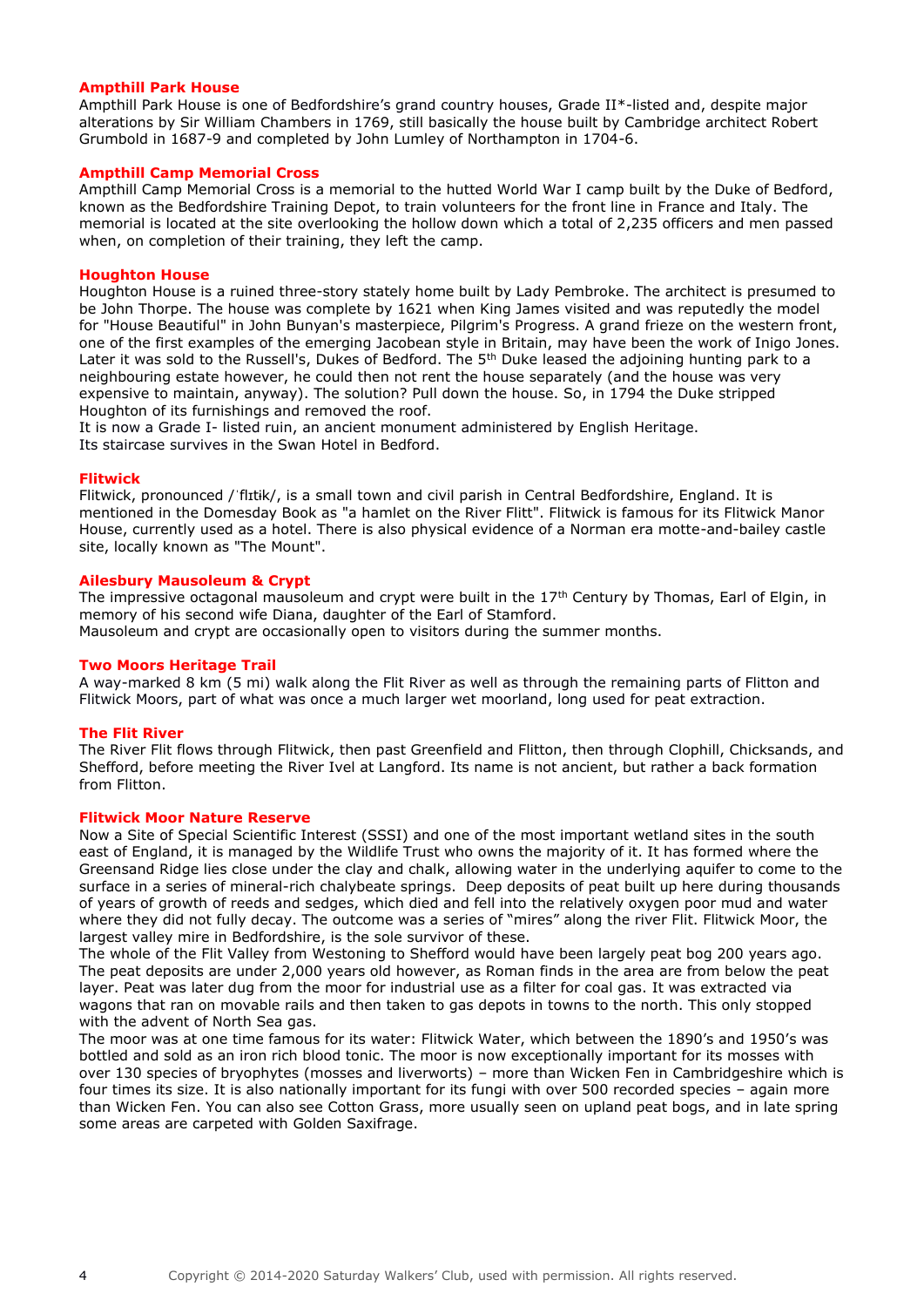# **WALK DIRECTIONS**

Alight from the train in **Lidlington Station** and make your way back to a road running between the split platforms. Turn into the village along **Church Street** (140°) [i.e.: *turn right* if arriving from Bedford, *turn left* if arriving from Bletchley], gently uphill, soon passing **Bye Road** on the right. In 30m *turn left* at a small triangular green along **Lombard Street**. In 100m *turn right* with the road, ignoring a tarmac lane ahead. In 165m cross a road at a T-junction and walk a little to the right through bollards to continue up a grassy path with a bridleway signpost, gently ascending.

In 80m the path *turns right* and up along a fence with a **Marston Vale Timberland Trail** (MVTT) marker on a yellow-topped pole. In 195m the path *turns left* at a fence corner, then in 220m levels out briefly before descending and in 25m it *turns right*, now with a wooden fence on the left. The route now broadly follows the boundary of the **Millbrook Vehicle Proving Ground** for nearly 3 km up to and along the **Greensand Ridge**, mostly through woods, but sometimes along the boundary fence: in 250m *turn left* with the fence and the path, now with trees on the left (130°). In 160m *turn left* and steeply down with the fence, where a MVTT marker on a pole (confusingly) guides you straight ahead into the trees.

In 150m the path crosses a brook and it then meanders through a varied wood, with the also wooded **Jackdaw Hill** (on the OS map) on the right. In 630m *turn right* with the path at a boundary of wooden and barbed wire fence in a corner of the proving ground and in 50m start ascending a steep path in the wood. In 120m *turn right* at a T-junction of paths (175°) and in 25m continue in the same direction at a three-way bridleway junction at a pond, where the **Greensand Ridge Walk** (GRW) and the **John Bunyan Trail** join from the right. In 70m *turn left* at a boundary fence around a golf course (30°), ignoring a footpath through a fence gap into the golf course.

In 220m a grassy path joins from the left through a gap in the tree line and along a fence, where the path *turns right*. In 110m a narrow grassy path forks left to a viewpoint with benches, offering vistas down into the valley to the left across the **Proving Ground** and to the old brick factory in **Stewartby**, as well as some old quarries now turned into lakes. In 140m the path *turns right* before descending steeply in 75m and in another 75m it *turns left* with the fence. Eventually the fence line veers off left and you continue with a sloping hillside on the right, often through trees.

In 590m you'll see a church up on a hill on the right through a gap in the trees, this is our next destination. In 135m walk to the right of a redundant metal gate and *turn left* with the path. In 80m *turn right* at a T-junction with **Station Lane** along its grassy boundary, with the entrance of **Millbrook Vehicle Proving Ground** on the left. In 140m *turn right* with a **GRW** signpost along the grassy verge of **Sandhill Close**. In 120m pass the approach lane to the golf course on the right, and continue along the pavement and in 220m *turn left* and up with a **GRW** signpost between bike barriers and along a narrow gravel path towards the church seen earlier.

In 110m pass the entrance to the church yard of **St. Michael and All Angels Church, Millbrook** on the left (a footpath joins through the churchyard) and continue in the same direction along a gravel lane. In 100m another footpath joins from the left through a metal gate. In 160m continue in the same direction at a four-way farm lane-, and three-way footpath-junction. In 200m continue along a narrow grassy path with a tall hedge on the right past some buildings of **Ossory Farm** (on the OS map) and with an A-road audible about 50m to the right.

In 150m the path *turns left* and takes some more turns for 160m before entering a wood along a stepped path up an embankment (deep underneath runs the **Thameslink**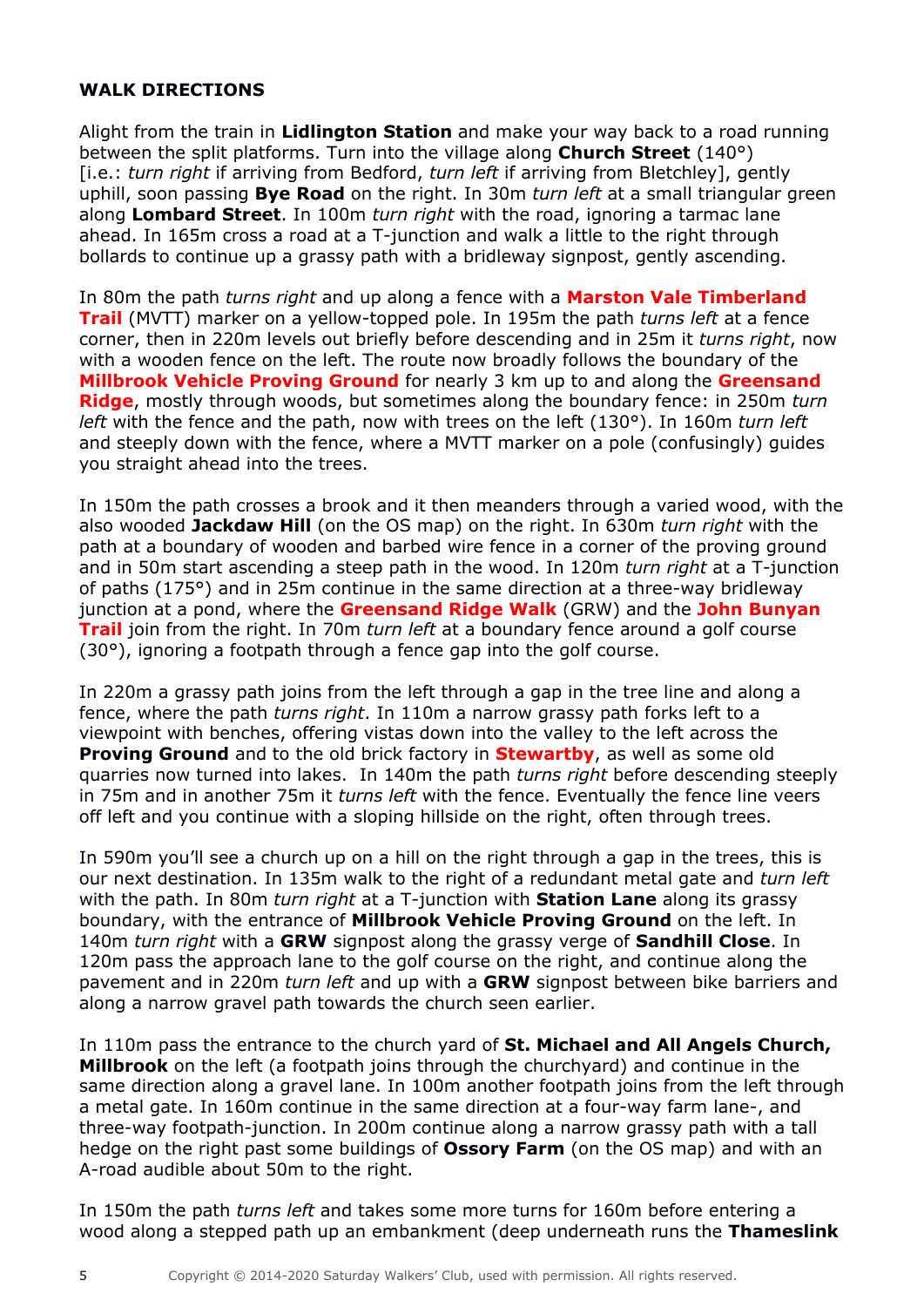**Line** in a tunnel). In 30m pass a yellow-topped pole and follow the path to the right and in 50m walk through a metal kissing gate into a grassy field to follow a clear path towards a yellow-topped pole on the opposite side (115°). In 80m cross a two-railed wooden plank bridge over a ditch and go through a wooden kissing gate into a wooded area. Ascend on a clear path and in 35m cross a sandy track in **Ampthill Park** and continue to the right of a chestnut tree.

In 120m continue in the same direction at a footpath cross paths before the path levels out. In 40m pass a bench and enjoy open views to the left and down from the steep escarpment into **Marston Vale** (with its new, and controversial, very large Waste Incinerator), and across a reservoir towards **Ampthill Park House**. In 75m find **Katherine's Cross** on the right, a monument erected to commemorate Catherine of Aragon, Henry VIII's first wife, who was imprisoned in **Ampthill Castle**, while their marriage was annulled. It is erected upon the buried foundations of the castle. In another 80m and further set back is the **Ampthill Camp Memorial Cross**. In 250m you reach a five-way junction of grassy paths.

## **Here you have a choice:**

**For a shortcut**, cutting out 2.8 km and all lunch options in **Ampthill**, continue along the ridge, past a set of benches, and in 180m reach a footpath signpost (**Bedford Street**) and a wooden kissing gate on the left. Pick up directions at the asterisk **\*)**.

**For the main walk [!]** *turn right* off the main grassy path (165°) and away from the escarpment along the *second right* grassy path, through a dip and later to the left of a wooded area. In 100m continue in the same direction at a junction of grassy paths, the right of which leads into trees, broadly heading towards the right of a large playground. In 80m walk through a wooden kissing gate in a fence line with a sign for the **Woolnough Trail**, between the playground on the left and tennis courts on the right. In 40m *turn right* at the tennis court fence corner and follow a meandering concrete path to the left of a wooden shack containing the **Ampthill Park Hub** (refreshments) towards a car park (220°).

In 90m enter the car park and in 20m leave it to the left towards a road. In 50m you cross the road and *turn right* along the opposite pavement. In 85m *turn left* with a bridleway signpost along a tree-lined avenue and in 120m continue in the same direction with a footpath marker on a yellow-topped pole, where the bridleway forks left. In 40m pass an information board for **Cooper's Hill Nature Reserve**, Bedfordshire's largest remaining area of heathland. Continue along a sandy path between trees along the right-hand boundary of the heathland. In 400m **[!]** *turn left* at a footpath crosspaths (initially 75°). In 70m start descending and in 80m enter trees.

Pass a war memorial in a clearing and in 30m continue along a tree-lined avenue. Ignore all ways off and in 440m walk through a metal gate to the right of a large metal gate – or through a wooden gate to the right of it – into a cul-de-sac. Continue on the right along the tarmac pavement of **Alameda Road** between **The Alameda** restaurant on the right and a car park on the left towards a main road. In 80m *turn right* along **Woburn Street**. In 40m pass **The Queen's Head** pub on the right and then **The Hide Bar & Lounge** in a back yard before reaching the first of two adjacent miniroundabouts opposite the recommended lunch stop, **The White Hart**.

The walk route *turns left* at the second mini-roundabout, but there are **plenty of other options** close by: on the right along **Dunstable Street The Coffee Pot**, **Ampthill Tandoori**, **Lydia's Bakehouse**, **Fratelli** (Cucina Italiana), **Donatello's** (Pizza & Pasta), **Ampthill Fish Bar** and **The Old Sun** pub. Or straight ahead along **Church Street: The Olde Coffee Shop** and **The Cottage Bakery**. *Turn left* along **Bedford**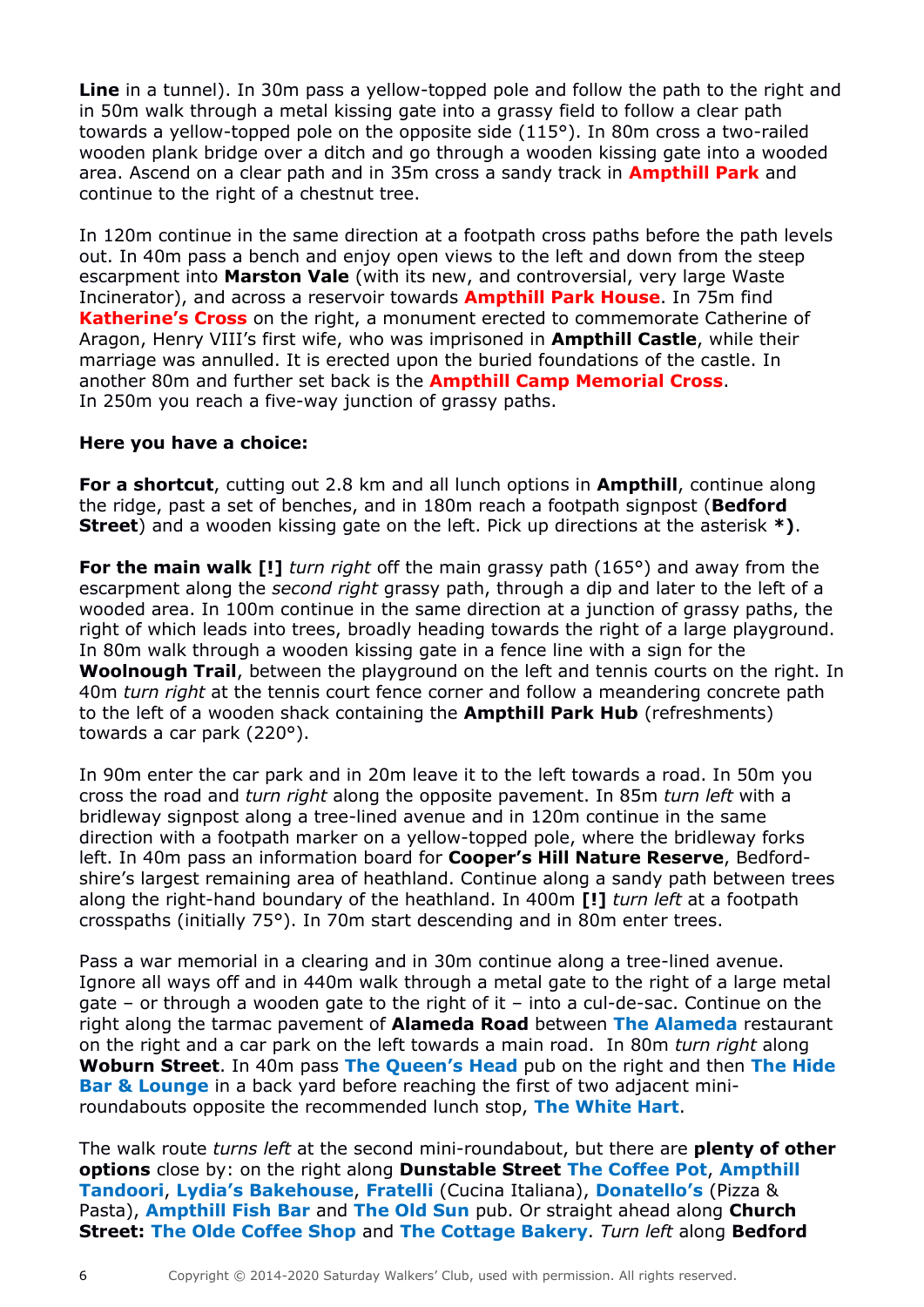**Street** and in 30m pass **Ampthill Deli & Kitchen** and in another 60m pass a bus stop on the right. In 20m turn left across the road and continue up along **Brewery Lane** – with the last option for lunch in Ampthill on the right (**A Burger Joint at The Prince of Wales**. [For a scenic picnic spot continue the walk back to the escarpment in the park or even to Houghton House.]

In 50m *turn right* along a tarmac lane (**Park Hill**) between houses and in 60m *turn right* at a four-way lane and path-junction with a footpath signpost and a **MVTT** marker along a narrow gravel path (with a wall on the left and a tall hedge on the right). In 110m walk through a wooden gate into **Ampthill Park** and continue in the same direction along a forest path. In 115m go through a wooden field gate, where a track joins up from the right, and veer left into an open grassy area.

Continue uphill along the middle of three paths towards a gap in a tree line (275°). In 100m walk through the trees and in 90m continue in the same direction at a cross paths. **[!]** 10m further along (just before you reach two young trees) **[!]** *turn right* along an indistinct grassy track and walk to the left of a small mound (345°) towards the edge of the escarpment not far from where you left it earlier before lunch. In 65m *turn right* along it past a set of benches (80°). In 180m reach a footpath signpost (**Bedford Street**) and a wooden kissing gate on the left.

**\*)** Walk through the wooden kissing gate into **Laurel Wood** and continue along the right of two car wide forest tracks (45°), ignore all paths off and follow occasional **GRW** and **Bunyan Trail** markers on poles. In 180m *turn right* at a T-junction of tracks at the wood's fringe and in 30m continue in the same direction at a cross paths. In 40m leave the wood through a wooden kissing gate onto a road pavement. *Turn left* and up along the pavement and in 90m *turn right* and cross the road at a bend to continue along a concrete farm lane with a **GRW** and footpath signpost on the right. In 50m continue on a narrow path to the left of the lane.

In 640m pass an information board for **Houghton House** (the **'house beautiful'** in **John Bunyan's Pilgrim's Progress**) on the left. Ignore a farm lane turning right at a garden fence corner, and pass a car park area on the left. In 135m reach a yellowtopped pole and a two-way signpost on the right by a gravel lane turning right. The walk *will turn right*, but not before visiting **Houghton House**: in 70m *turn left* through a wooden gate to the right of a wooden field gate and walk along a tree-lined avenue towards the ruin. In 200m pass an information board and in 35m enter the house. Have a look around (there are several more info boards) and check out the commanding views from the garden on the other side, then *return back* along the tree-lined avenue and to the yellow-topped pole and two-way signpost.

*Turn left* (signed 'Town Trail 1 mile') along the gravel lane, which in 35m curves left around a barn. In 60m *ignore* Town Trail and **Bunyan Trail** turning right through a small metal gate in the fence. In 540m pass a house on the left and walk through a metal kissing gate to the left of a metal field gate to continue through a grassy field. In 70m walk through a metal gate (as part of a metal field gate) left of a metal kissing gate into **King's Wood and Glebe Meadows Local Nature Reserve**, ignoring the metal field gate to the right of the kissing gate.

[Unless a sign tells you that the Permissive Paths through the wood are temporarily closed, in which case follow this **Shortcut to cut out 1.1 km through King's Wood**: **do not** walk through the metal gate (as part of a metal field gate) left of a metal kissing gate into the wood, **but rather** walk through the metal kissing gate to the left of another metal field gate and continue in the same direction along a wide grassy field boundary with footpath and **MVTT** markers and with the wood on your left. In 370m a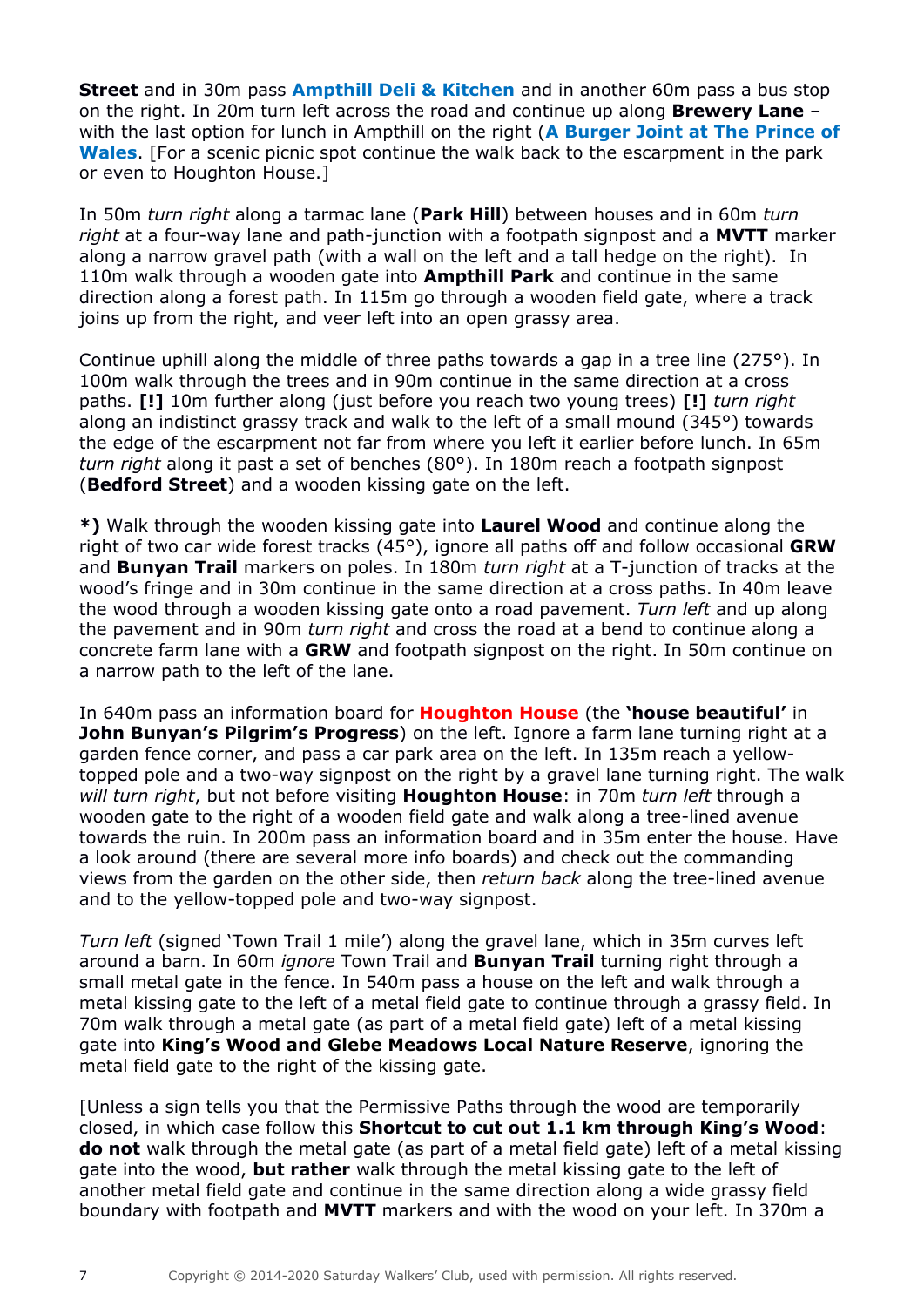path joins from the left out of the wood through a gap in the trees. This is the main walk. *Turn right* and pick up directions one paragraph down at the double asterisk **\*\*)**.]

In 30m *fork left* along a forest trail (40°), ignoring the right-hand Permissive Footpath along the fringe of the wood. The path bends left through this fine bluebell wood and eventually starts descending deeper into the wood. In 750m **[!]** *turn right* (75°) at a four-way junction with a Permissive Footpath marker on a wooden pole, where our previous path continues steeply downhill further into the wood. In 110m *turn right* at a T-junction along another forest track, with the fringe of the wood now about 30m to the left (160°). The path meanders through the wood and in 160m follows the fringe of the wood, now with a large field behind the trees. In another 370m **[!]** *turn left* out of the wood through an unmarked gap in the trees and through a metal field gate into a large field, with a footpath (the **MVTT**) running left-to-right. Cross the footpath.

**\*\*)** Continue along a gravel-and-earth track with a hedge on the left (100°) towards the buildings of **Brickhill Pastures** (on the OS map). In 160m enter the farm grounds through double metal field gates. Follow the concrete track between farm buildings on the left and the farm house on the right and in 190m leave the farm grounds through a usually open double wooden field gate. In 220m a footpath crosses left to right. In 240m *turn left* along a road at a T-junction at a bend. In 270m *turn right* opposite **Meadowside House** with a footpath signpost through a metal kissing gate in a hedge gap into a narrow grassy field. Cross the field on a clear path and in 140m leave it through another metal kissing gate.

*Turn left* along a field boundary and in 15m *turn right* along a car wide grassy farm track between fields (due S). The ground slopes off on the right, opening up views into the **Flit Valley** to **Ampthill** and **Flitwick**, with the **Chiltern Chain** behind in the distance. In 130m the next field on the left slopes off as well, now offering views over **Maulden Wood** on the left to **Barton Hills**, the easterly end of **The Chilterns** (SWC Walk Leagrave to Harlington), as well as dead ahead to the prominent water tower in **Pulloxhill** (SWC Walk Harlington to Flitwick). In 300m you reach the boundary of the field on the right at a corner and **[!]** walk through a metal kissing gate in the hedge into a large grassy field. Continue in the same direction along its left-hand boundary.

In 390m enter **Maulden Church Meadow Local Nature Reserve** through a metal kissing gate in a hedge to *veer right* around an – often dry – pond. In 40m a footpath joins from the left out of trees through a kissing gate (SWC Walk Flitwick Circular). In 50m *fork left* (195°), keep to the right of another pond and to the left of a clump of trees. In 270m leave the meadow through a kissing gate by an information board. In 25m *turn right* through a metal gate into the church yard of **St. Mary the Virgin, Maulden** with the octagonal **Ailesbury Mausoleum & Crypt** to the right of the church.

Leave the church yard on the other side of the church in the south easterly corner through a metal gate and down towards **Maulden** village along a tarmac track between fences (230°). In 200m *turn right* at a T-junction with a road. In 20m by **The George Inn**, *turn left* along **The Knoll**, a tarmac lane. In 60m continue to the right of a house along a narrow tarmac lane and in 100m reach **Ampthill Road**. [**The White Hart**, is 300m down the right along the road]. Cross the road and continue 10m to the right along a gravel lane with a footpath signpost on the left.

In 50m walk through a metal gate to the left of a wooden field gate and continue along a grassy path. In 140m go through a metal gate into a grassy field and follow its lefthand boundary, with allotment gardens on the left a little below. In 110m cross a tarmac lane and continue along a grassy path with a footpath signpost. In 90m cross a car wide track and continue along a narrower grassy path, with allotments on the right and a fence and trees on the left. In 65m you reach a tarmac lane where you *turn left*.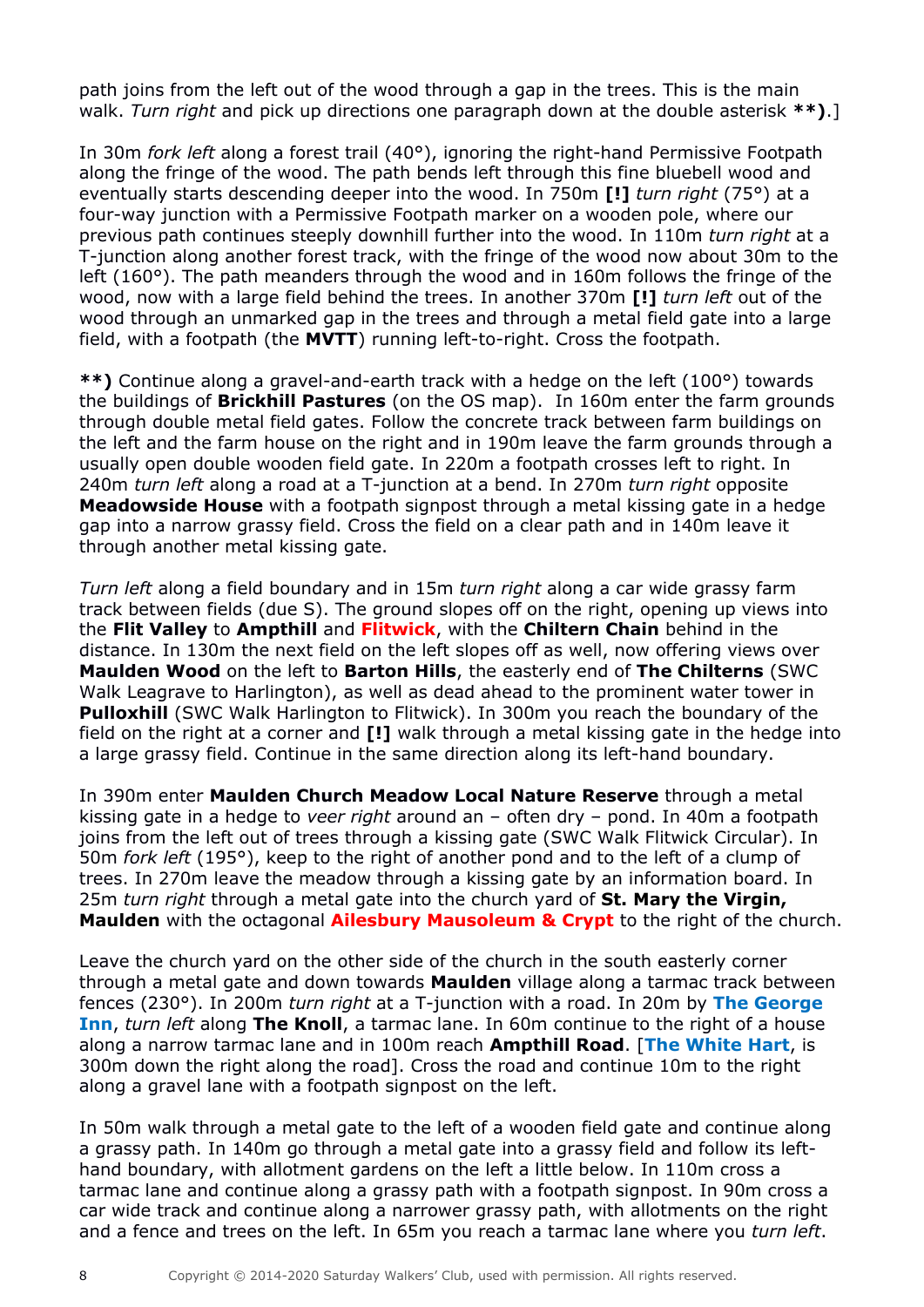In 180m pass the entrance to **Duck End Nature Reserve** (the remnants of **Maulden Moor**) on the right. In 75m walk through a metal kissing gate left of a metal field gate and continue along a grassy farm track between fences. Ahead you see the church tower in **Flitton** and **Pulloxhill Water Tower**.

In 350m *turn right* at a three-way footpath junction along a gravel farm track between fences in the general direction of a large white silo in **Flitwick**, with **Flitwick Wood** behind it. In 270m *turn left* with a footpath marker on a pole at a three-way farm track junction. Over the next 400m walk through three metal gates to the right of metal field gates and for a stretch to the right of a wooden fence, as you pass **Black Moor Farm (Business Park)**. Cross **New Road** and continue with a footpath signpost a little to the right along a narrow earthen path with a brook on the left and a brick wall on the right. In 70m walk through a usually open field gate and continue to the left of a metal bar fence with **Brookside Farm** on the right.

In 75m the fence ends and you continue in the same direction along a field boundary. In 60m you *veer right* across the field with a footpath marker on a pole along a usually well-cleared path (due S). In 130m on the opposite field boundary go through a metal kissing gate and continue on a clear path through an overgrown grassy area towards a road. In 30m *turn right* along the grassy road verge and in 30m *turn left* to cross the road. Cross a stile in a hedge gap and *veer right* across a grassy field (190°). In 90m *turn left* through a metal gate and over a two-railed bridge over a brook into **Flitton Moor (Local Nature Reserve)** ignoring a footpath continuing in the same direction.

*Turn left* along the grassy **Two Moors Heritage Trail** with a fence on the right. In 20m *turn right* with the path and in 180m, by the interesting **Flit Valley Discovery Centre** on the left, *turn right* at a T-junction with a gravel path, with the **River Flit** on the left and **Flitton Moor** now on the right. In 620m *turn left* with a bridleway marker over a two-railed concrete bridge spanning the river and leave the **Two Moors Heritage Trail**. In 120m *turn right* with the concrete-and-grass path where a footpath joins from the left. In 80m *turn right* through a kissing gate to the right of a field gate along an earthen path. In 90m cross a two-railed concrete bridge over the **Flit** and go through a kissing gate into the grassy **Maggots Moor**, part of **Flitwick Moor Nature Reserve**.

Ignore the path turning left along the fence and take the equally obvious path *straight across the meadow* (initially 260°). On your left the **old course of The Flit** is marked by meandering depressions, edged by trees growing on the old river-banks. In 90m fork left where the path splits. In 170m in the far corner walk through a set of metal gates either side of a two-railed wooden plank bridge and *turn right* with a footpath marker in a grassy meadow along its right-hand side. In 65m walk through a wooden kissing gate in the meadow corner and continue with a footpath marker along a forest track.

In 110m you reach a two-railed wooden plank bridge over a stream and **[!]** *turn left immediately before it* along a narrow and bumpy path through the moor, over tree roots and with bogs and streams to the sides.

[**Don't take this path in fading light or darkness**, in that case: cross the bridge, continue in the same direction, in 200m fork left – about 40m before a car park on the fringe of the wood – and in 100m *turn left* at a T-junction with a path along the fringe of the wood. In 200m reach a four-way track junction. The main route joins from the left.]

In 20m cross a railed wooden plank bridge and in 310m *turn right* at a track T-junction. In 170m *turn left* at a four-way track junction with a **Two Moors Heritage Trail**marker on a yellow-topped pole with a fence on the left (and still through trees), where a track joins from the right (the fading light alternative route). In 110m emerge from the wooded area and continue along a field boundary which soon curves right. In 180m